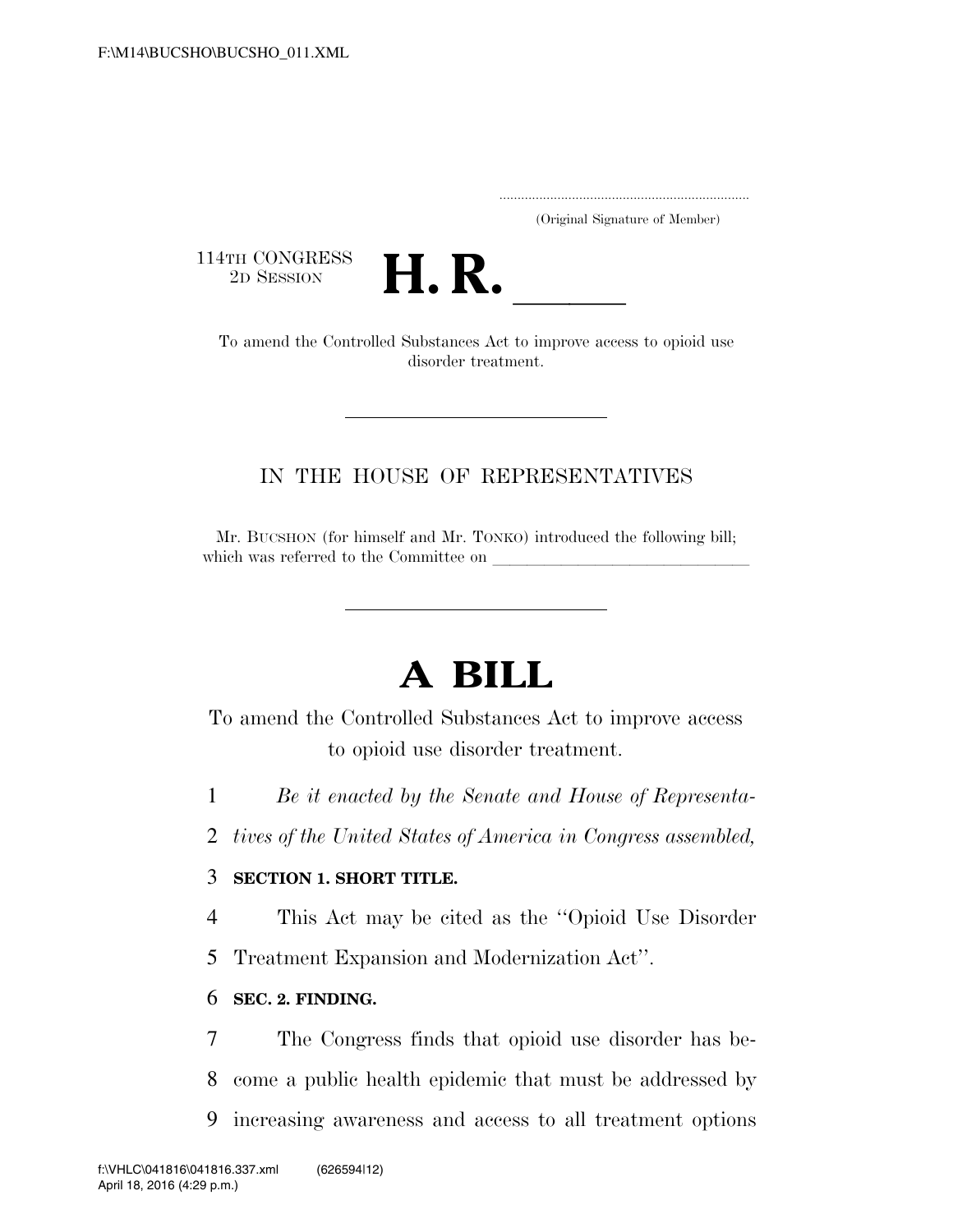for opioid use disorder, overdose reversal, and relapse pre-vention.

## **SEC. 3. OPIOID USE DISORDER TREATMENT MODERNIZA-TION.**

5 (a) IN GENERAL.—Section  $303(g)(2)$  of the Con-6 trolled Substances Act  $(21 \text{ U.S.C. } 823(g)(2))$  is amend-ed—

 (1) in subparagraph (B), by striking clauses (i), (ii), and (iii) and inserting the following:

 ''(i) The practitioner is a qualifying practitioner (as defined in subparagraph (G)).

12 ''(ii) With respect to patients to whom the prac- titioner will provide such drugs or combinations of drugs, the practitioner has the capacity to provide directly, by referral, or by providing the contact in-formation for the nearest applicable practitioner—

 $\langle (I)$  all schedule III, IV, and V drugs, as well as unscheduled medications approved by the Food and Drug Administration, for the treatment of opioid use disorder, including such drugs and medications for maintenance, detoxi- fication, overdose reversal, and relapse preven-tion, as available; and

24  $\langle (II) \rangle$  appropriate counseling and other ap-propriate ancillary services.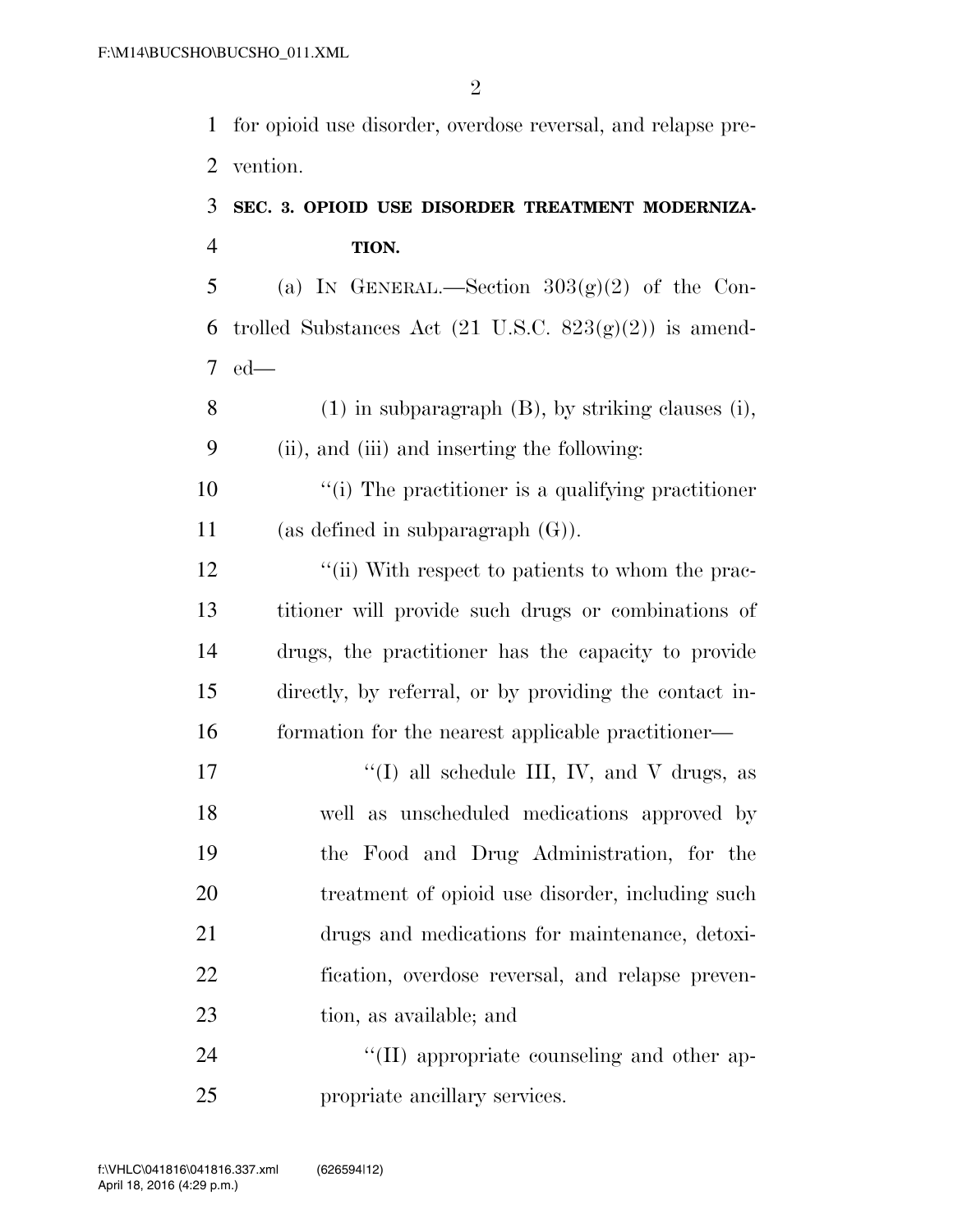$\frac{1}{\sin(1)}$  The total number of such patients of the practitioner at any one time will not exceed the applicable number. Except as provided in subclauses 4 (II) and (III), the applicable number is 30.

5 "(II) The applicable number is 100 if, not soon- er than 1 year after the date on which the practi- tioner submitted the initial notification, the practi- tioner submits a second notification to the Secretary of the need and intent of the practitioner to treat up to 100 patients.

11 ''(III) The applicable number is 250 if the prac- titioner is a qualifying physician meeting the re-13 quirement of subclause (VI) and, not sooner than 1 year after the date on which the practitioner sub- mitted a second notification under subclause (II), the practitioner submits a third notification to the Secretary of the need and intent of the practitioner to treat up to 250 patients.

19 ''(IV) The Secretary may by regulation change such total number.

21 ''(V) The Secretary may exclude from the appli- cable number patients to whom such drugs or com- binations of drugs are directly administered by the qualifying practitioner in the office setting.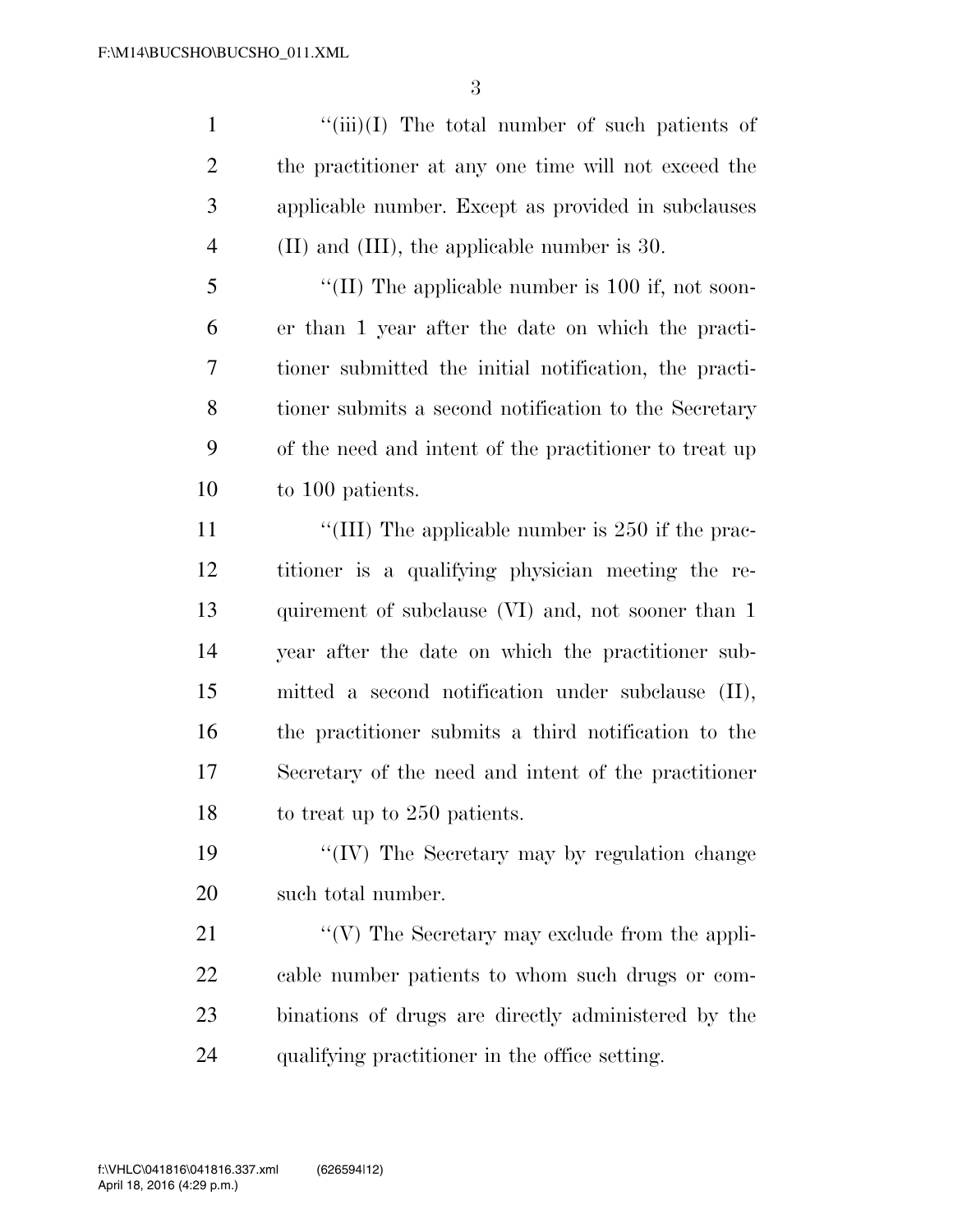''(VI) For purposes of subclause (III), a quali- fying physician meets the requirement of this sub-clause if the practitioner or physician—

 ''(aa) holds a special certification in addic- tion psychiatry or addiction medicine as de- scribed in clause (ii) from the American Board of Medical Specialties, the American Board of Addiction Medicine, the American Osteopathic Association, the American Society of Addiction Medicine, or such other organization as the Sec- retary determines to be appropriate for pur-poses of this subclause; or

 ''(bb) completes at least 24 hours of train- ing, with respect to the treatment and manage- ment of opiate-dependent patients, addressing 16 the topics listed in subparagraph  $(G)(ii)(IV)$ .

 The Secretary may review and update the require-ments of this subclause.

 ''(iv) In the case of a third notification under clause (iii)(III), the practitioner maintains and im- plements a diversion control plan that contains spe- cific measures to reduce the likelihood of the diver- sion of controlled substances prescribed by the prac-titioner for the treatment of opioid use disorder.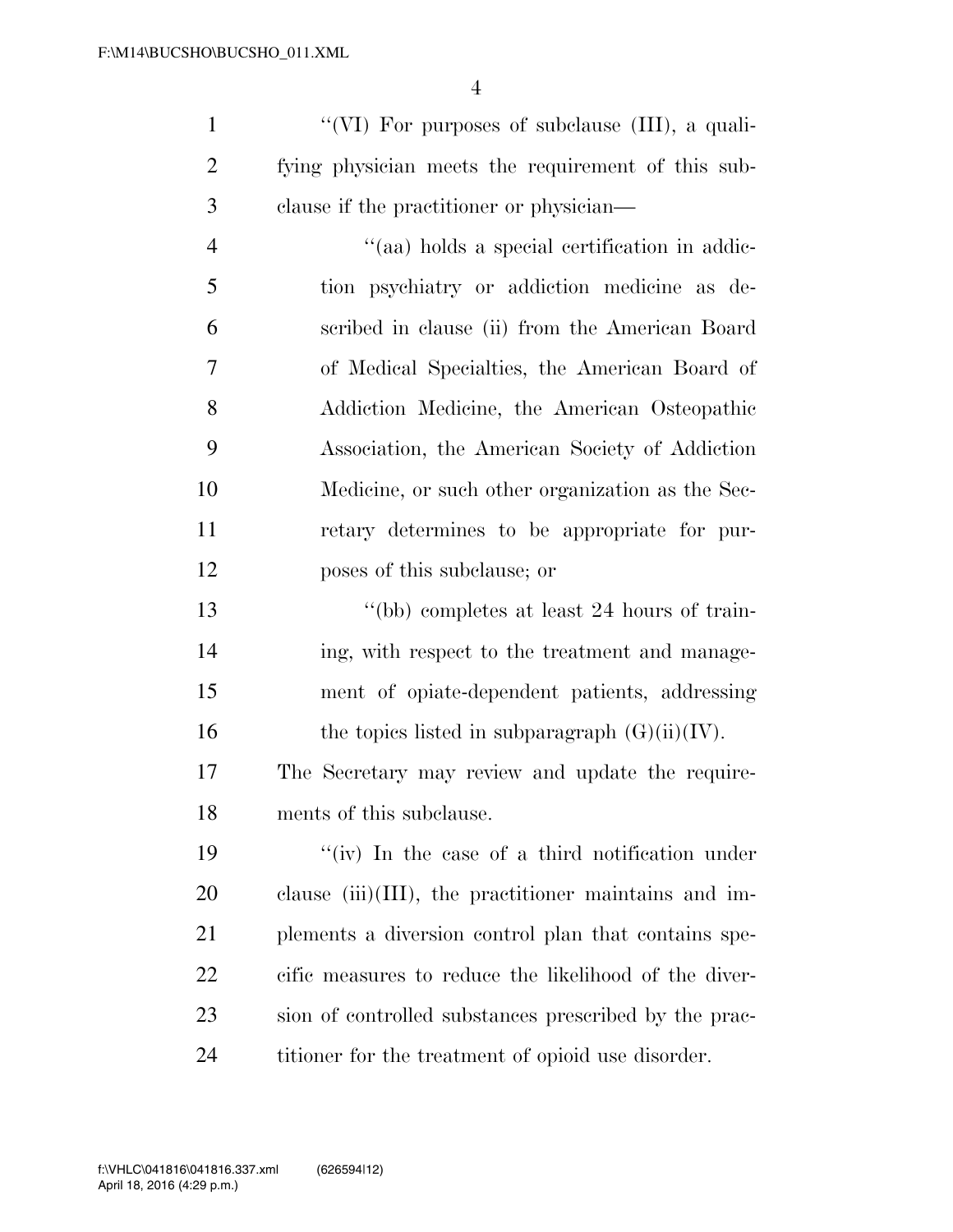| $\mathbf{1}$   | $f'(v)$ In the case of a third notification under        |
|----------------|----------------------------------------------------------|
| $\overline{2}$ | clause $(iii)(III)$ , the practitioner obtains a written |
| 3              | agreement from each patient, including the patient's     |
| $\overline{4}$ | signature, that the patient—                             |
| 5              | $``(I)$ will receive an initial assessment and           |
| 6              | treatment plan and periodic assessments and              |
| $\overline{7}$ | treatment plans thereafter;                              |
| 8              | "(II) will be subject to medication adher-               |
| 9              | ence and substance use monitoring; and                   |
| 10             | "(III) understands available treatment op-               |
| 11             | tions, including all drugs approved by the Food          |
| 12             | and Drug Administration for the treatment of             |
| 13             | opioid use disorder, including their potential           |
| 14             | risks and benefits.                                      |
| 15             | "(vi) The practitioner will comply with the re-          |
| 16             | porting requirements of subparagraph $(D)(i)(IV)$ .";    |
| 17             | $(2)$ in subparagraph $(D)$ —                            |
| 18             | (A) in clause (i), by adding at the end the              |
| 19             | following:                                               |
| 20             | "(IV) The practitioner reports to the Secretary,         |
| 21             | at such times and in such manner as specified by         |
| 22             | the Secretary, such information and assurances as        |
| 23             | the Secretary determines necessary to assess wheth-      |
| 24             | er the practitioner continues to meet the require-       |
| 25             | ments for a waiver under this paragraph.";               |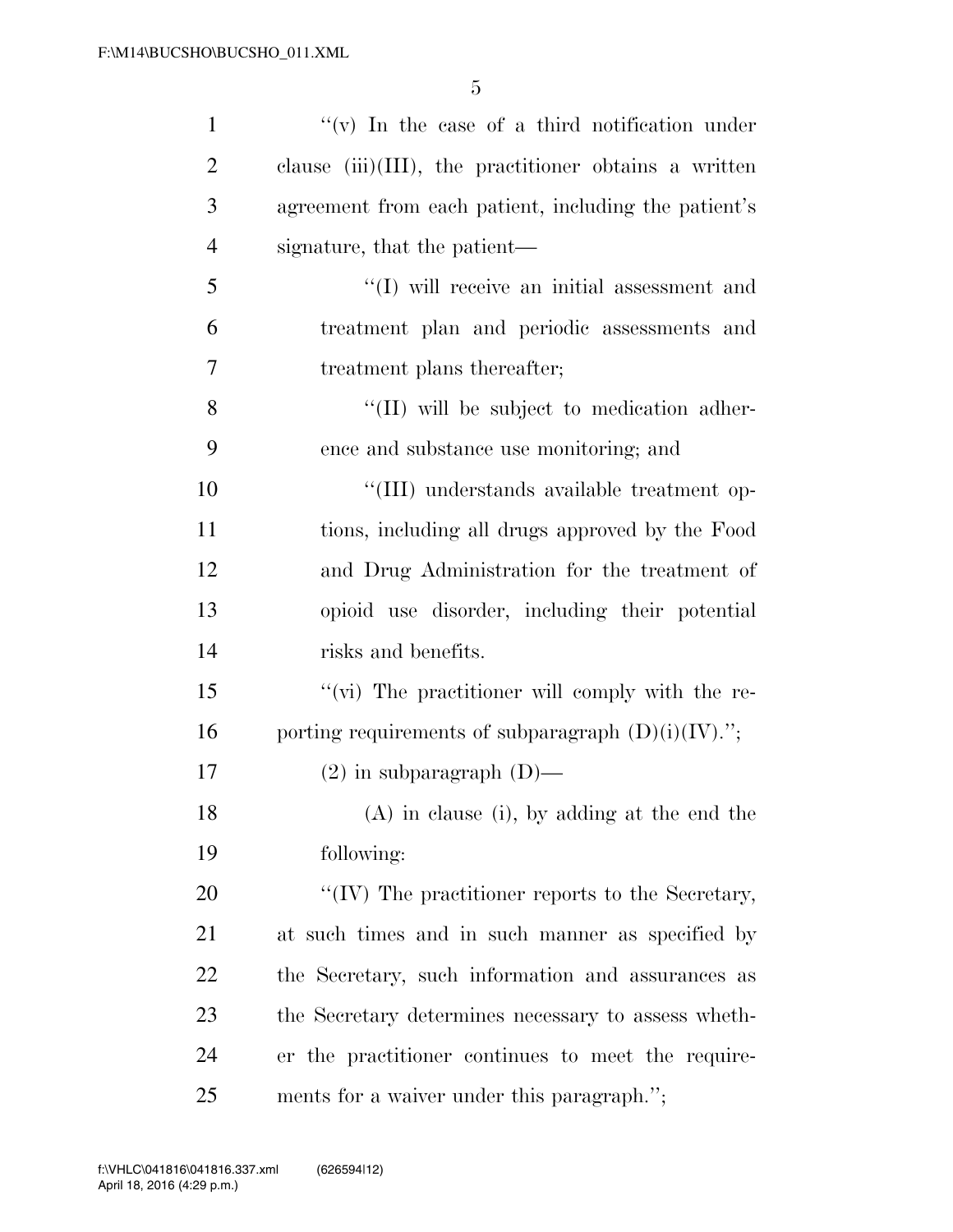| $\mathbf{1}$   | (B) in clause (ii), by striking "Upon re-        |
|----------------|--------------------------------------------------|
| $\overline{2}$ | ceiving a notification under subparagraph (B)"   |
| 3              | and inserting "Upon receiving a determination"   |
| $\overline{4}$ | from the Secretary under clause (iii) finding    |
| 5              | that a practitioner meets all requirements for a |
| 6              | waiver under subparagraph $(B)$ "; and           |
| 7              | $(C)$ in clause (iii)—                           |
| 8              | (i) by inserting "and shall forward              |
| 9              | such determination to the Attorney Gen-          |
| 10             | eral" before the period at the end of the        |
| 11             | first sentence; and                              |
| 12             | (ii) by striking "physician" and in-             |
| 13             | serting "practitioner";                          |
| 14             | $(3)$ in subparagraph $(G)$ —                    |
| 15             | (A) by amending clause $(ii)(IV)$ to read as     |
| 16             | follows:                                         |
| 17             | "(IV) The physician has, with respect to         |
| 18             | the treatment and management of opiate-de-       |
| 19             | pendent patients, completed not less than eight  |
| 20             | hours of training (through classroom situations, |
| 21             | seminars at professional society meetings, elec- |
| 22             | tronic communications, or otherwise) that is     |
| 23             | provided by the American Society of Addiction    |
| 24             | Medicine, the American Academy of Addiction      |
| 25             | Psychiatry, the American Medical Association,    |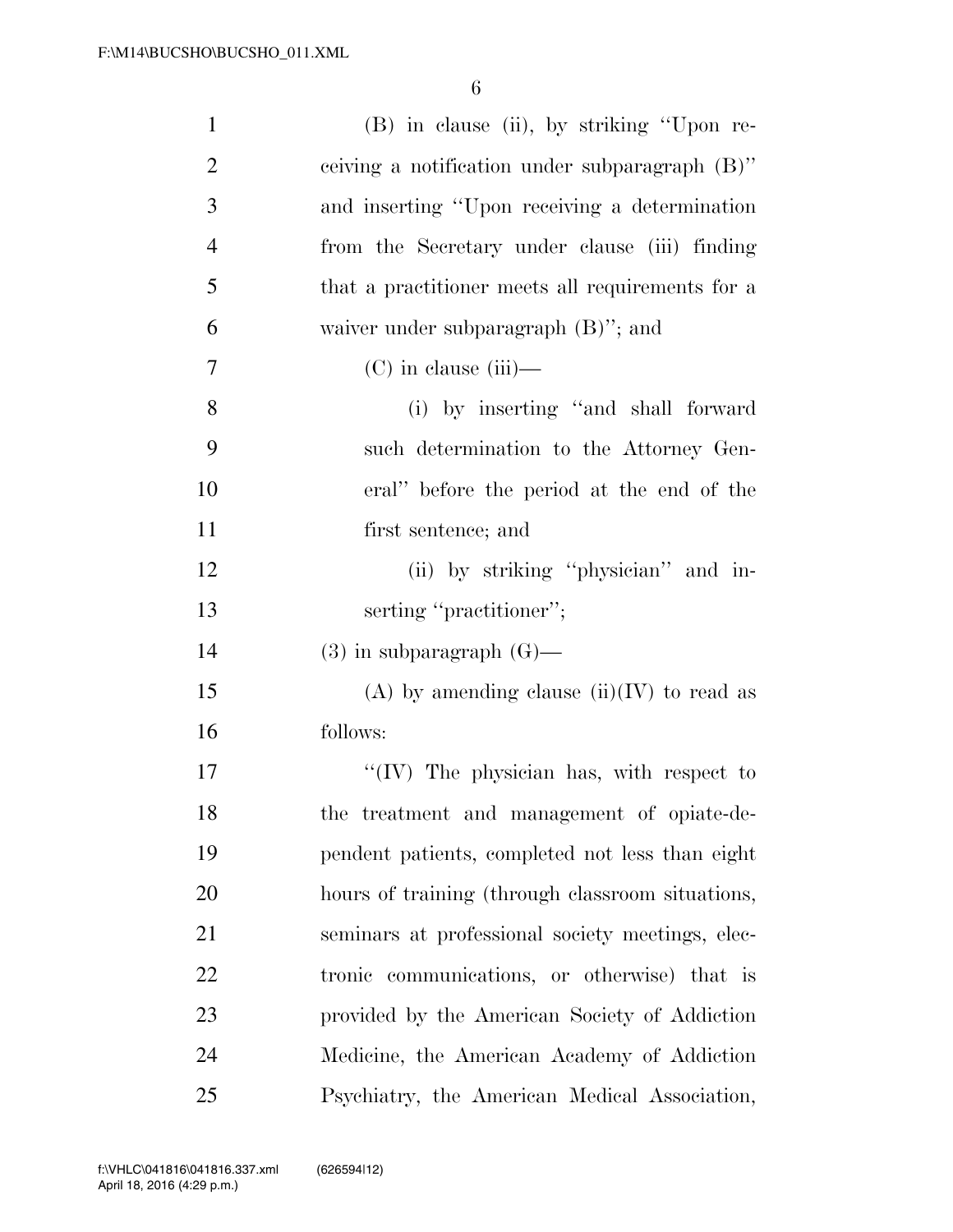| $\mathbf{1}$   | the American Osteopathic Association, the           |
|----------------|-----------------------------------------------------|
| $\overline{2}$ | American Psychiatric Association, or any other      |
| 3              | organization that the Secretary determines is       |
| $\overline{4}$ | appropriate for purposes of this subclause. Such    |
| 5              | training shall address—                             |
| 6              | "(aa) opioid maintenance and detoxi-                |
| 7              | fication;                                           |
| 8              | "(bb) appropriate clinical use of all               |
| 9              | drugs approved by the Food and Drug Ad-             |
| 10             | ministration for the treatment of opioid            |
| 11             | use disorder;                                       |
| 12             | "(ce) initial and periodic patient as-              |
| 13             | sessments (including substance use moni-            |
| 14             | toring);                                            |
| 15             | "(dd) individualized treatment plan-                |
| 16             | ning; overdose reversal; relapse prevention;        |
| 17             | "(ee) counseling and recovery support               |
| 18             | services;                                           |
| 19             | "(ff) staffing roles and considerations;            |
| 20             | "(gg) diversion control; and                        |
| 21             | "(hh) other best practices, as identi-              |
| 22             | fied by the Secretary."; and                        |
| 23             | (B) by adding at the end the following:             |
| 24             | $``$ (iii)<br>term 'qualifying practitioner'<br>The |
| 25             | means-                                              |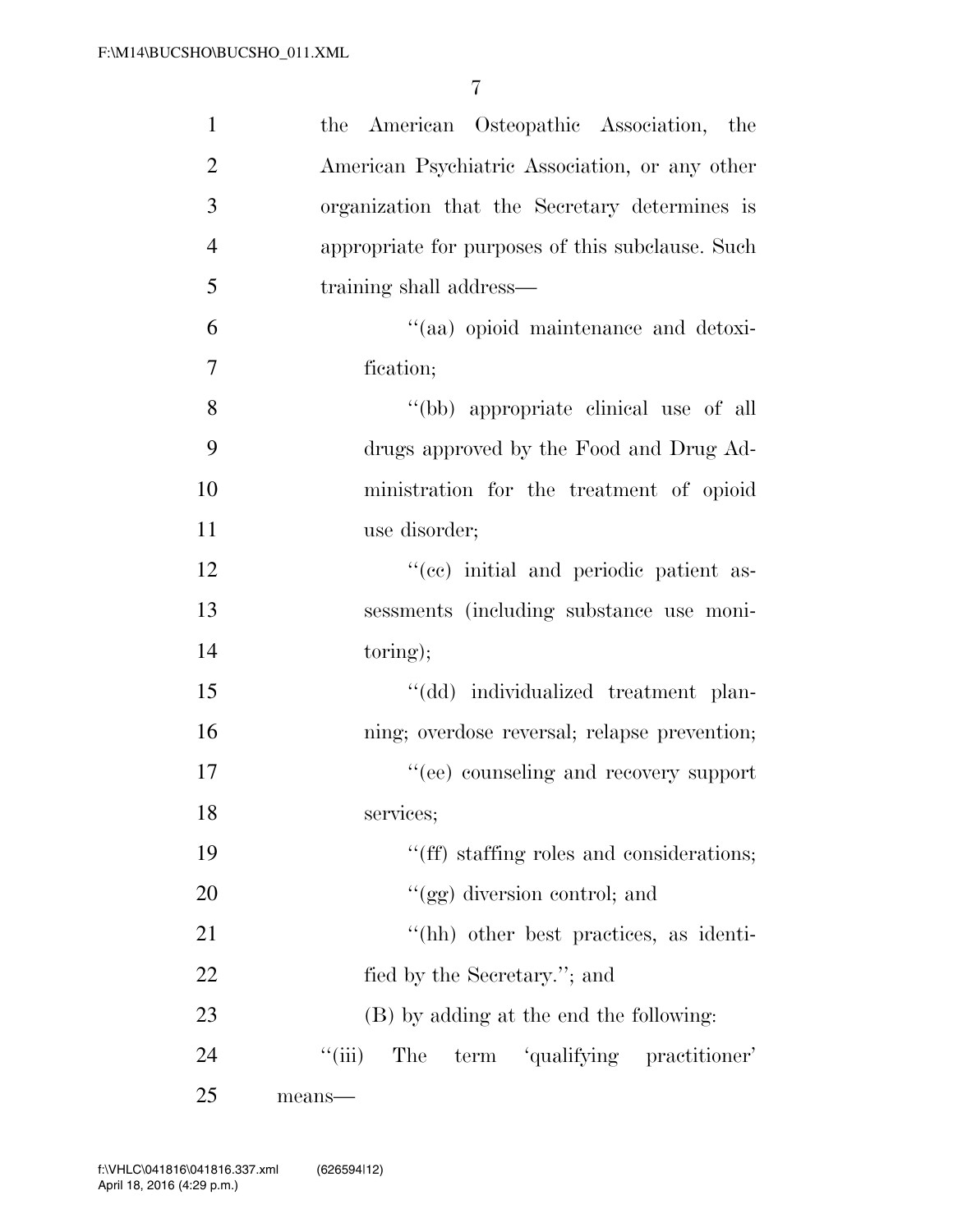| $\mathbf{1}$   | "(I) a qualifying physician, as defined in            |
|----------------|-------------------------------------------------------|
| $\overline{2}$ | clause (ii); or                                       |
| 3              | $\lq\lq$ (II) a qualifying other practitioner, as de- |
| $\overline{4}$ | fined in clause (iv).                                 |
| 5              | "(iv) The term 'qualifying other practitioner'        |
| 6              | means a nurse practitioner or physician assistant     |
| $\overline{7}$ | who satisfies each of the following:                  |
| 8              | "(I) The nurse practitioner or physician              |
| 9              | assistant is licensed under State law to pre-         |
| 10             | scribe schedule III, IV, or V medications for the     |
| 11             | treatment of pain.                                    |
| 12             | "(II) The nurse practitioner or physician             |
| 13             | assistant satisfies 1 or more of the following:       |
| 14             | "(aa) Has completed not fewer than                    |
| 15             | 24 hours of initial training addressing each          |
| 16             | of the topics listed in clause $(ii)(IV)$             |
| 17             | (through classroom situations, seminar at             |
| 18             | professional society meetings, electronic             |
| 19             | communications, or otherwise) provided by             |
| 20             | the American Society of Addiction Medi-               |
| 21             | cine, the American Academy of Addiction               |
| 22             | Psychiatry, the American Medical Associa-             |
| 23             | tion, the American Osteopathic Associa-               |
| 24             | tion, the American Nurses Credentialing               |
| 25             | Center, the American Psychiatric Associa-             |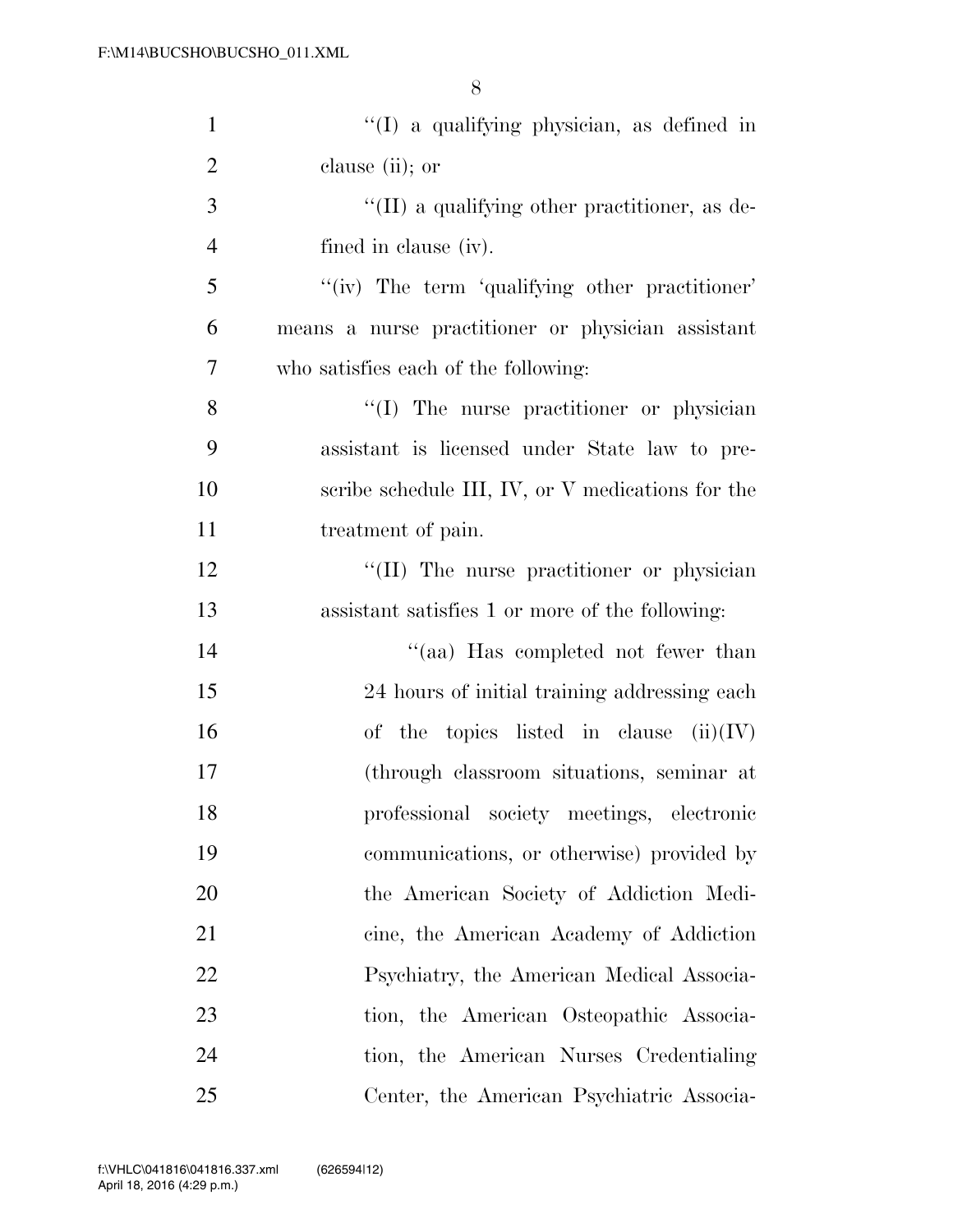| $\mathbf{1}$   | tion, or any other organization that the              |
|----------------|-------------------------------------------------------|
| $\overline{2}$ | Secretary determines is appropriate for               |
| 3              | purposes of this subclause.                           |
| $\overline{4}$ | "(bb) Has such other training or ex-                  |
| 5              | perience as the Secretary determines will             |
| 6              | demonstrate the ability of the nurse practi-          |
| 7              | tioner or physician assistant to treat and            |
| 8              | manage opiate-dependent patients.                     |
| 9              | "(III) If required by State law, the nurse            |
| 10             | practitioner or physician assistant prescribes        |
| 11             | medications for the treatment of opioid use dis-      |
| 12             | order in collaboration with or under supervision      |
| 13             | of a physician.                                       |
| 14             | The Secretary may review and update the require-      |
| 15             | ments for being a qualifying other practitioner under |
| 16             | this clause."; and                                    |
| 17             | $(4)$ in subparagraph $(H)$ —                         |
| 18             | (A) in clause (i), by adding at the end the           |
| 19             | following:                                            |
| 20             | "(III) Such other elements of the requirements        |
| 21             | under this paragraph as the Secretary determines      |
| 22             | necessary for purposes of implementing such re-       |
| 23             | quirements."; and                                     |
| 24             | (B) by amending clause (ii) to read as fol-           |
| 25             | lows:                                                 |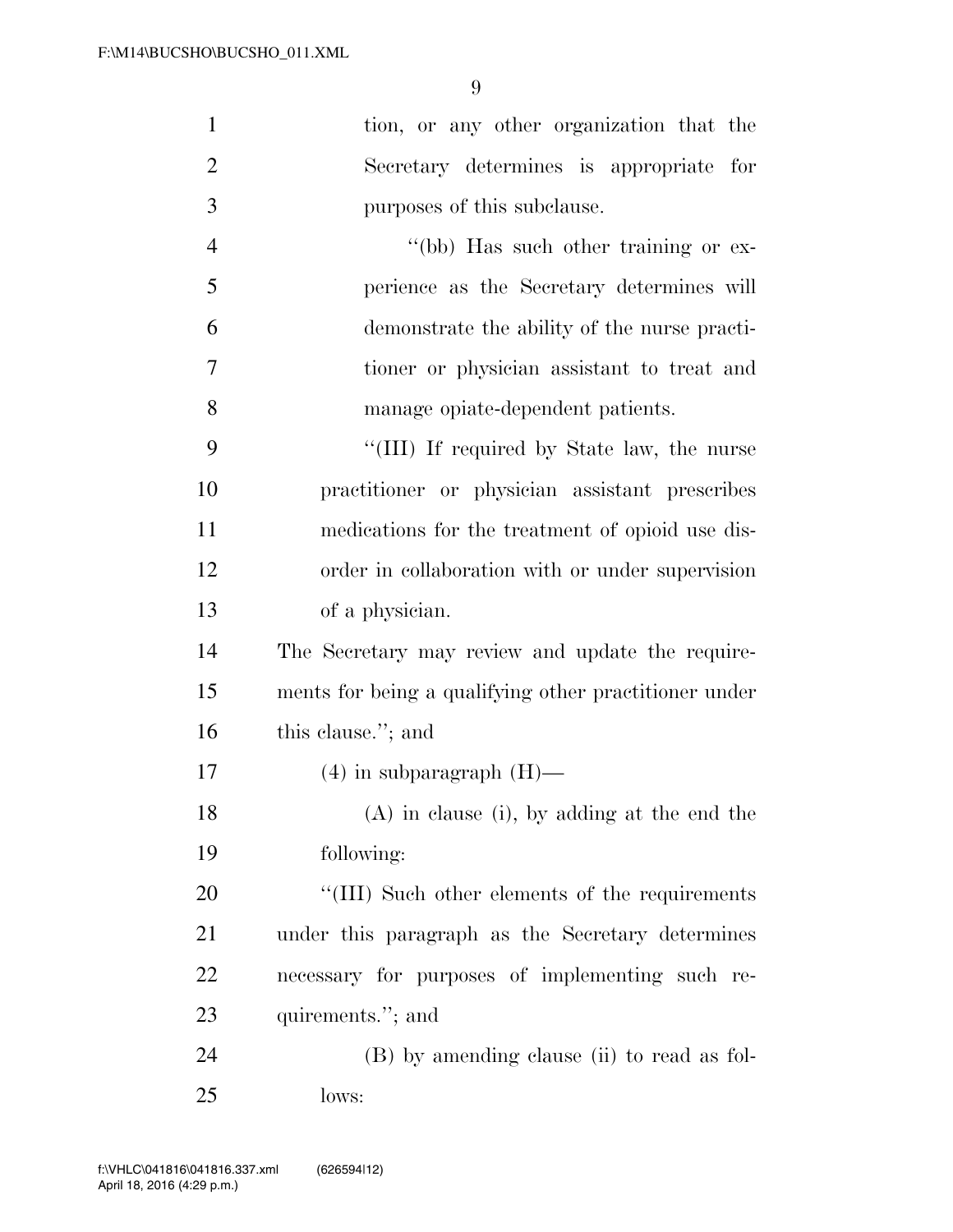''(ii) Not later than one year after the date of enact- ment of the Opioid Use Disorder Treatment Expansion and Modernization Act, the Secretary shall update the treatment improvement protocol containing best practice guidelines for the treatment of opioid-dependent patients in office-based settings. The Secretary shall update such protocol in consultation with experts in opioid use disorder research and treatment.''.

 (b) RECOMMENDATION OF REVOCATION OR SUSPEN- SION OF REGISTRATION IN CASE OF SUBSTANTIAL NON- COMPLIANCE.—The Secretary of Health and Human Services may recommend to the Attorney General that the registration of a practitioner be revoked or suspended if the Secretary determines, according to such criteria as the Secretary establishes by regulation, that a practitioner 16 who is registered under section  $303(g)(2)$  of the Controlled 17 Substances Act  $(21 \text{ U.S.C. } 823(g)(2))$  is not in substantial compliance with the requirements of such section, as amended by this Act.

 (c) OPIOID DEFINED.—Section 102(18) of the Con- trolled Substances Act (42 U.S.C. 802(18)) is amended by inserting ''or 'opioid' '' after ''The term 'opiate' ''.

23 (d) REPORTS TO CONGRESS.—

24 (1) IN GENERAL.—Not later than 2 years after the date of enactment of this Act and not less than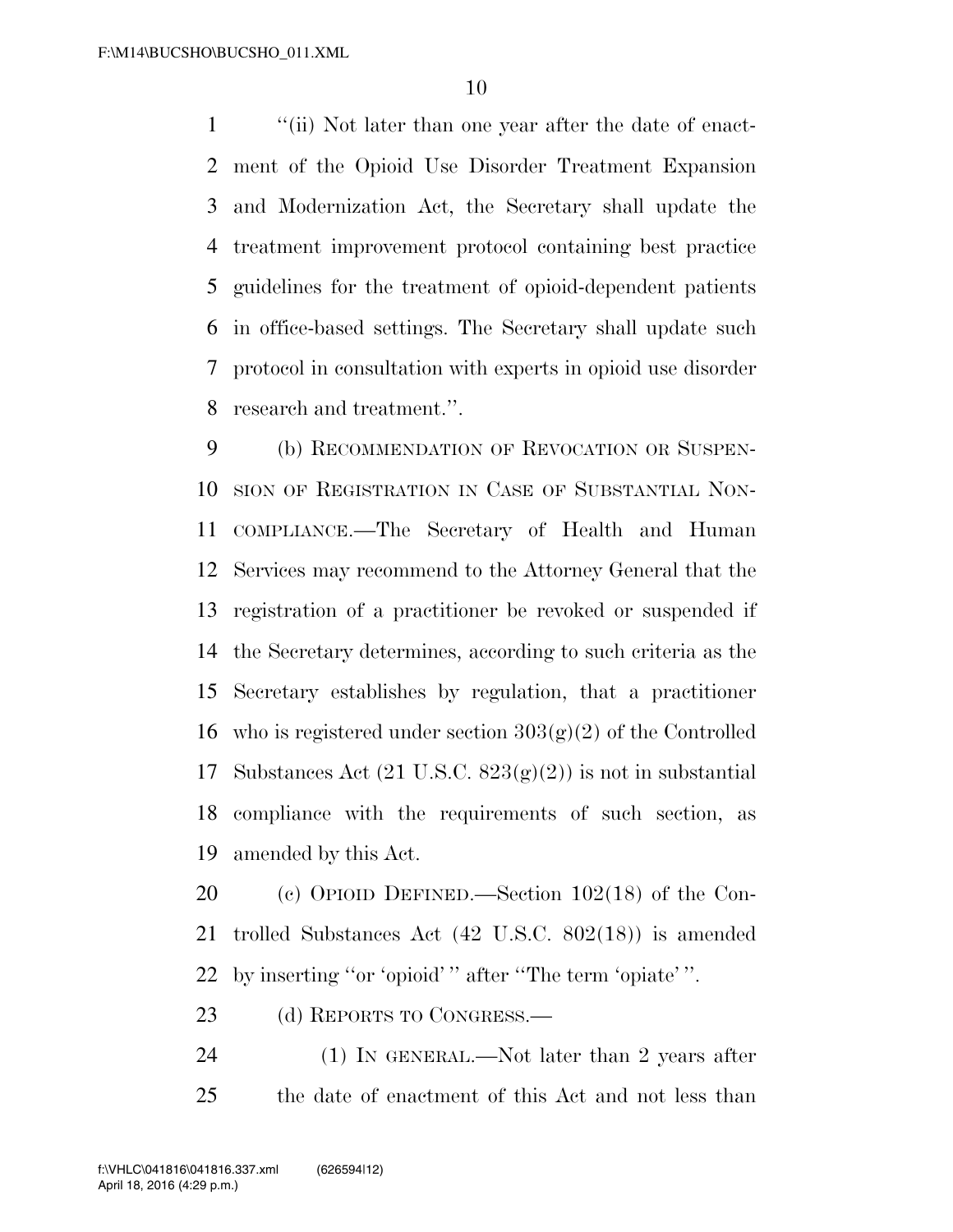| $\mathbf{1}$   | over every 5 years thereafter, the Secretary of           |
|----------------|-----------------------------------------------------------|
| $\overline{2}$ | Health and Human Services, in consultation with           |
| 3              | the Drug Enforcement Administration and experts           |
| $\overline{4}$ | in opioid use disorder research and treatment,            |
| 5              | shall—                                                    |
| 6              | (A) perform a thorough review of the pro-                 |
| 7              | vision of opioid use disorder treatment services          |
| 8              | in the United States, including services pro-             |
| 9              | vided in opioid treatment programs and other              |
| 10             | specialty and non-specialty settings; and                 |
| 11             | (B) submit a report to the Congress on the                |
| 12             | findings and conclusions of such review.                  |
| 13             | (2) CONTENTS.—Each report under paragraph                 |
| 14             | $(1)$ shall include an assessment of —                    |
| 15             | (A) compliance with the requirements of                   |
| 16             | section $303(g)(2)$ of the Controlled Substances          |
| 17             | Act $(21 \text{ U.S.C. } 823(g)(2))$ , as amended by this |
| 18             | Act;                                                      |
| 19             | (B) the measures taken by the Secretary of                |
| 20             | Health and Human Services to ensure such                  |
| 21             | compliance;                                               |
| 22             | (C) whether there is further need to in-                  |
| 23             | crease or decrease the number of patients a               |
| 24             | waivered practitioner is permitted to treat, as           |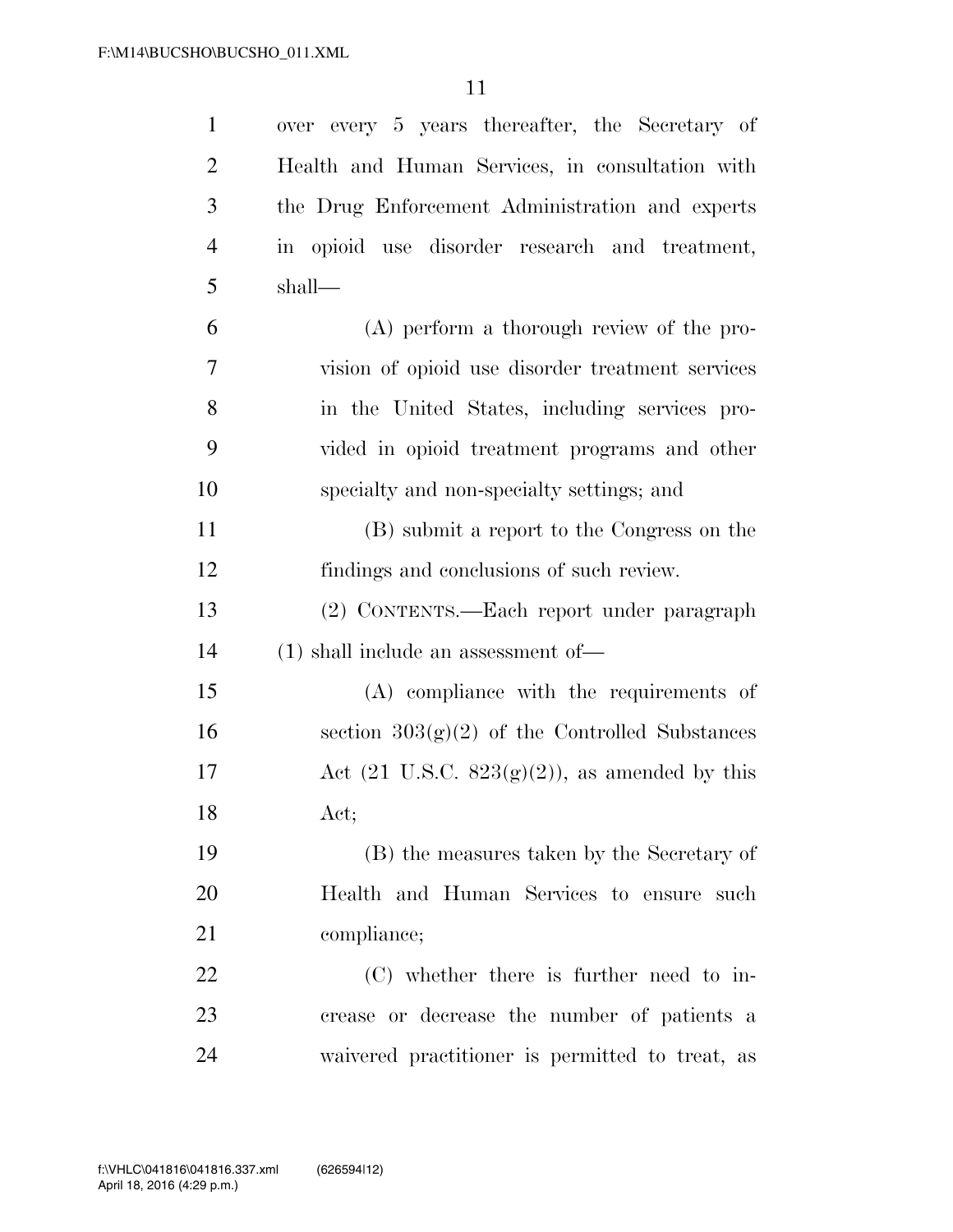| $\mathbf{1}$   | provided for by the amendment made by sub-         |
|----------------|----------------------------------------------------|
| $\overline{2}$ | section $(a)(1);$                                  |
| 3              | (D) the extent to which, and proportions           |
| $\overline{4}$ | with which, the full range of Food and Drug        |
| 5              | Administration-approved treatments for opioid      |
| 6              | use disorder are used in routine health care set-  |
| 7              | tings and specialty substance use disorder treat-  |
| 8              | ment settings;                                     |
| 9              | (E) access to, and use of, other behavioral        |
| 10             | health and recovery supports;                      |
| 11             | (F) changes in State or local policies and         |
| 12             | legislation relating to opioid use disorder treat- |
| 13             | ment;                                              |
| 14             | $(G)$ the use of prescription drug moni-           |
| 15             | toring programs by practitioners who are per-      |
| 16             | mitted to dispense narcotic drugs to individuals   |
| 17             | pursuant to a waiver under section $303(g)(2)$ of  |
| 18             | the Controlled Substances Act (21 U.S.C.           |
| 19             | $823(g)(2)$ ;                                      |
| 20             | (H) the findings resulting from inspections        |
| 21             | by the Drug Enforcement Administration of          |
| 22             | practitioners described in subparagraph $(G)$ ;    |
| 23             | and                                                |
| 24             | (I) the effectiveness of cross-agency col-         |
| 25             | laboration between Department of Health and        |